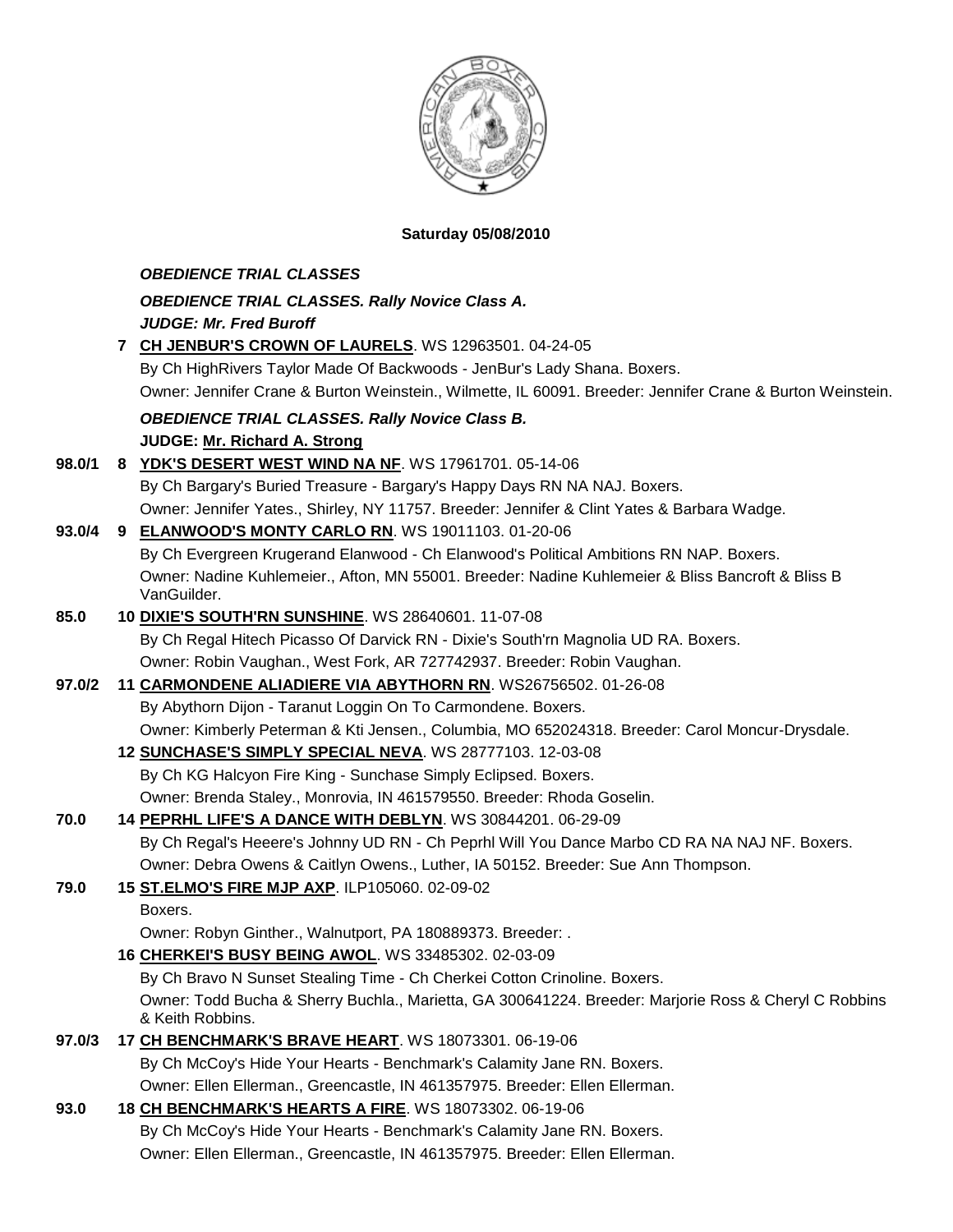#### *OBEDIENCE TRIAL CLASSES. Rally Advanced Class A.* **JUDGE: [Mr. Richard A. Strong](http://www.infodog.com/judges/2197/juddat.htm)**

**78.0/3 19 [CARLYN OAKS MIDNIGHT CHARM RN](http://canis.infodog.com/files/bdogrsl1.prg;makc=WS_28415702;mdog=Carlyn_Oaks_Midnight_Charm_RN;wins=all)**. WS 28415702. 10-01-08 By Ch Heart Acres Stingray Of Cinnrhee - Ch Heartacres Charisma Of Cinnrhee. Boxers. Owner: Ellen Gruber., Niles, MI 491208732. Breeder: Carol L Herman. **20 [CH AMITY HALL'S ALL ABOUT ME](http://canis.infodog.com/files/bdogrsl1.prg;makc=WS_13224501;mdog=Ch_Amity_Hall_s_All_About_Me;wins=all)**. WS 13224501. 04-28-05 By Ch Raineylane's Different Drum - Ch Amity Hall's Rock The Casbah. Boxers. Owner: Beth Downey., Stevensville, MD 216663528. Breeder: Beth Downey. **89.0/1 21 [CH BREHO NO HOLDING BACK RN](http://canis.infodog.com/files/bdogrsl1.prg;makc=WS_20651501;mdog=Ch_Breho_No_Holding_Back_RN;wins=all)**. WS 20651501. 02-03-07 By Ch Encore's Crimson Tide - Ch Breho I Bee Jam'n At Keepsake. Boxers. Owner: Brenda Stuckey & Theresa Galle & Robin Vaughan., Jonesboro, LA 712515418. Breeder: C J Middlebrooks & Brenda Stuckey & T Galle. (Robin Vaughan, Agent). **74.0/4 22 [PRIZMS TAZMANIAN DEVILFIRE RN](http://canis.infodog.com/files/bdogrsl1.prg;makc=WS_25804205;mdog=Prizms_Tazmanian_DevilFire_RN;wins=all)**. WS 25804205. 03-12-08 By Ch Amity Halls All About Me - Prizms Stolen Jewel. Boxers. Owner: Robyn Ginther., Walnutport, PA 180889373. Breeder: Carla Amsdell. **79.0/2 23 [HABERL'S OUTTA MY WAY RN](http://canis.infodog.com/files/bdogrsl1.prg;makc=WS_23956901;mdog=Haberl_s_Outta_My_Way_RN;wins=all)**. WS 23956901. 11-19-07 By Ch Rosewood's Custom Made - Ch Haberl's Forever Young CD RE. Boxers. Owner: M J Alencewicz & J Haberl & B J Barnhart., Montverde, FL 347563340. Breeder: M J Alencewicz & J Haberl & B J Barnhart & D Garrett. *OBEDIENCE TRIAL CLASSES. Rally Advanced Class B.* **JUDGE: [Mr. Fred Buroff](http://www.infodog.com/judges/5277/juddat.htm)  89.0 24 [BRUSH HILL'S BUSY IZZY](http://canis.infodog.com/files/bdogrsl1.prg;makc=WS_28818309;mdog=Brush_Hill_s_Busy_Izzy;wins=all)**. WS 28818309. 01-01-09 By Ch Adellin's Simply Nantess - Ch Brush Hill's All Riled Up RN CD. Boxers. Owner: Allison Vicuna., East Granby, CT 06026. Breeder: Jane Tully & Ellen Bradley. **25 [CH BRITEWAY'S COOL HAND LUKE RN](http://canis.infodog.com/files/bdogrsl1.prg;makc=WS_10325404;mdog=Ch_Briteway_s_Cool_Hand_Luke_RN;wins=all)**. WS 10325404. 10-13-04 By Ch Kami-Ko N' Kini Woodview Lariat - Higo's Total Effects. Boxers. Owner: JoAnn Albright., Carmel, IN 460322024. Breeder: JoAnn Albright & Ed Hidalgo. **96.0/2 26 [WILMOR'S SMART COOKIE RN CDX](http://canis.infodog.com/files/bdogrsl1.prg;makc=WS_22733906;mdog=Wilmor_s_Smart_Cookie_RN_CDX;wins=all)**. WS 22733906. 06-07-07 By Ch Shadow's Nairobi - Ch Wilmor's Second Hand Rose Kan-To. Boxers. Owner: Allison & Mark Vicuna., East Granby, CT 060269546. Breeder: Jane Wilkenson & Kathy Frolich. **97.0/1 27 [BENDER KINNEY](http://canis.infodog.com/files/bdogrsl1.prg;makc=ILP157718;mdog=Bender_Kinney;wins=all)**. ILP157718. 06-08-03 Boxers. Owner: Tracy Kinney., Batavia, OH 451038470. Breeder: . **95.0/3 28 [ARABY AMERICAN HERO CD RE](http://canis.infodog.com/files/bdogrsl1.prg;makc=WS_01884308;mdog=Araby_American_Hero_CD_RE;wins=all)**. WS 01884308. 09-11-02 By Arriba Talisman Abracadabra - Araby Solitaire. Boxers. Owner: Marti Patchell., Arlington, VA 222071863. Breeder: Pat Dollar. **29 [HABERL'S INCREDIBLE HEART ACRE RE](http://canis.infodog.com/files/bdogrsl1.prg;makc=WS_17266701;mdog=Haberl_s_Incredible_Heart_Acre_RE;wins=all)**. WS 17266701. 02-05-06 By Ch Heartacre Cinnrhee Valentino - Ch Banta-Riegel's Sizzlin Sensation CD RN. Boxers. Owner: Michelle Valente., Oviedo, FL 32765. Breeder: JoAnn Haberl & B J Barnhart. **A 30 [CH HABERL'S HEARTACRES' PROVIDENCE RE](http://canis.infodog.com/files/bdogrsl1.prg;makc=WS_10993901;mdog=Ch_Haberl_s_Heartacres__Providence_RE;wins=all)**. WS 10993901. 11-04-04 By Ch Josha's Linebacker CD - Ch Banta-Riegel's Sizzlin Sensation CD RN. Boxers. Owner: Michele Valente., Oviedo, FL 32765. Breeder: JoAnn Haberl & BJ Barnhart. **93.0/4 31 [CINNRHEE MISTRAL DE PROVENCE](http://canis.infodog.com/files/bdogrsl1.prg;makc=WS_13754505;mdog=Cinnrhee_Mistral_De_Provence;wins=all)**. WS 13754505. 07-17-05 By Cinnrhee He Shoots He Scores - Tess. Boxers. Owner: Leah Quiring., Sarnia ON, CN N7W 1C2. Breeder: Techy & Rodriguez & Doyle. *OBEDIENCE TRIAL CLASSES. Rally Excellent Class A.* **JUDGE: [Mr. Fred Buroff](http://www.infodog.com/judges/5277/juddat.htm)  32 [CH REGAL'S FULL OF TEN DER GRACE RA OJP](http://canis.infodog.com/files/bdogrsl1.prg;makc=WS_11731205;mdog=Ch_Regal_s_Full_Of_Ten_Der_Grace_RA_OJP;wins=all)**. WS 11731205. 01-06-05